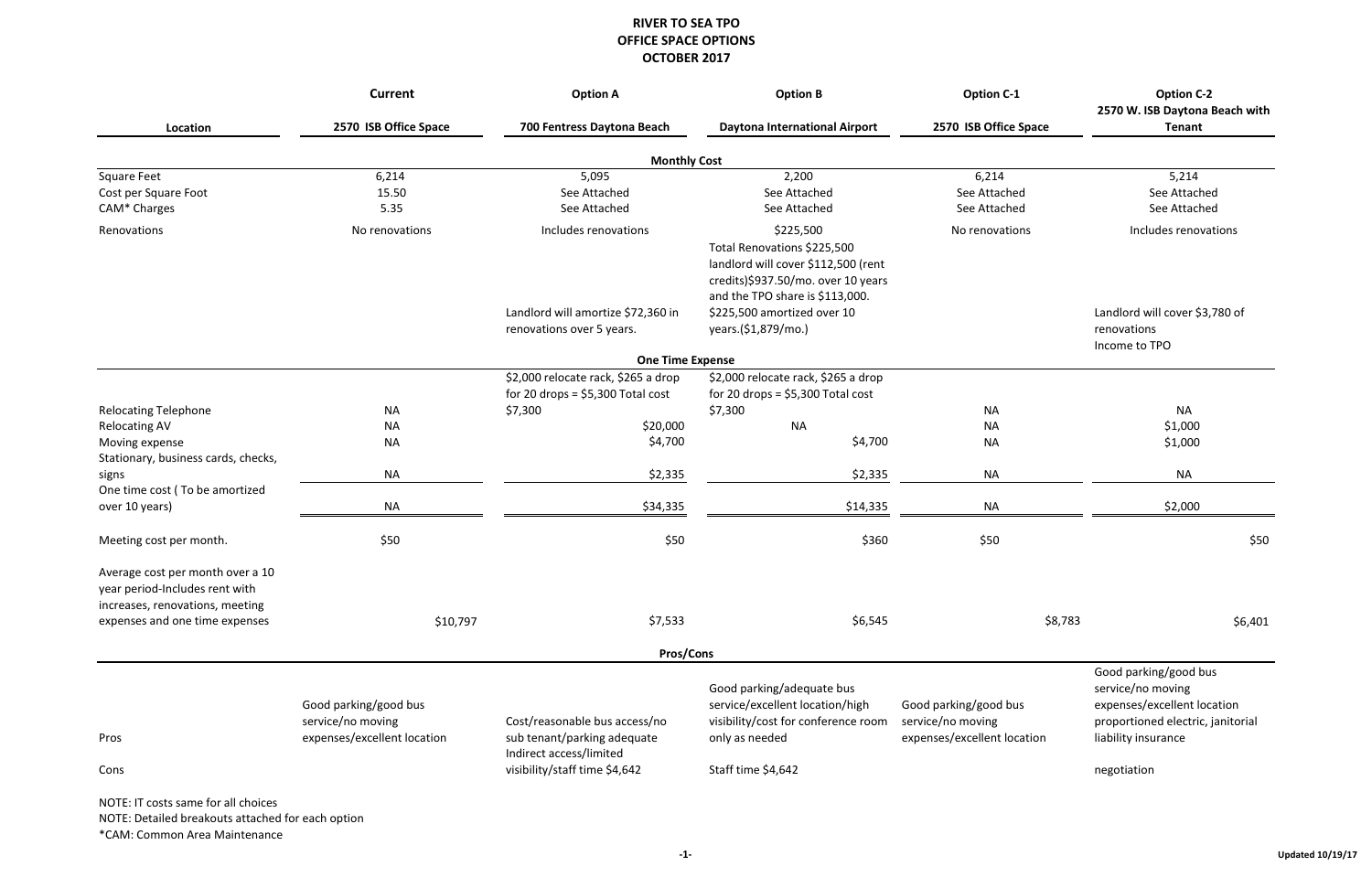# **RIVER TO SEA TPO RENT COSTS OVER 10 YEARS 700 FENTRESS BLVD. Option A**

| Year                                                      | <b>Square Feet</b> | Rent    | <b>CAM</b> | <b>Amount</b>       |
|-----------------------------------------------------------|--------------------|---------|------------|---------------------|
| $\mathbf 1$                                               | 5,095              | \$14.00 | \$2.75     | \$85,341            |
| $\overline{2}$                                            | 5,095              | 14.42   | 2.75       | 87,481              |
| 3                                                         | 5,095              | 14.85   | 2.75       | 89,672              |
| 4                                                         | 5,095              | 15.30   | 2.75       | 91,965              |
| 5                                                         | 5,095              | 15.76   | 2.75       | 94,308              |
| 6                                                         | 5,095              | 12.75   | 2.75       | 78,973              |
| 7                                                         | 5,095              | 13.13   | 2.75       | 80,909              |
| 8                                                         | 5,095              | 13.52   | 2.75       | 82,896              |
| 9                                                         | 5,095              | 13.93   | 2.75       | 84,985              |
| 10                                                        | 5,095              | 14.35   | 2.75       | 87,125              |
|                                                           |                    |         |            | \$863,653           |
| <b>Average Yearly Rent</b><br><b>Average Monthly Rent</b> |                    |         |            | \$86,365<br>\$7,197 |

First 5 years of rent includes amortizing renovations.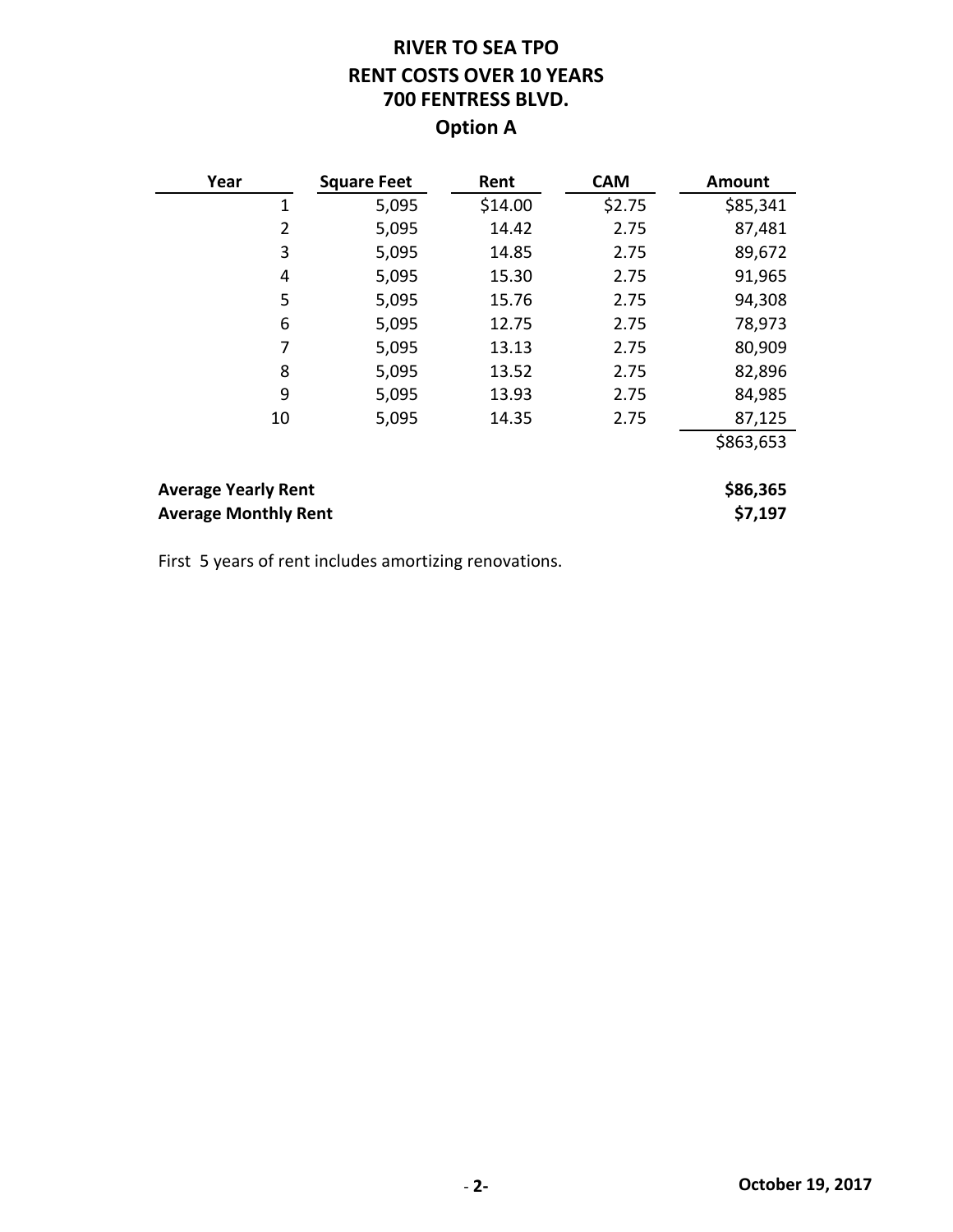## **RIVER TO SEA TPO RENT COSTS OVER 10 YEARS DAYTONA BEACH INTERNATIONAL AIRPORT Option B**

| Year                                                      | <b>Square Feet</b> | Rent  | <b>CAM</b> | Amount              |
|-----------------------------------------------------------|--------------------|-------|------------|---------------------|
| 1                                                         | 2,200              | 26.62 | \$0.00     | \$58,564            |
| 2                                                         | 2,200              | 26.62 | 0.00       | 58,564              |
| 3                                                         | 2,200              | 26.62 | 0.00       | 58,564              |
| 4                                                         | 2,200              | 26.62 | 0.00       | 58,564              |
| 5                                                         | 2,200              | 26.62 | 0.00       | 58,564              |
| 6                                                         | 2,200              | 29.28 | 0.00       | 64,416              |
| 7                                                         | 2,200              | 29.28 | 0.00       | 64,416              |
| 8                                                         | 2,200              | 29.28 | 0.00       | 64,416              |
| 9                                                         | 2,200              | 29.28 | 0.00       | 64,416              |
| 10                                                        | 2,200              | 29.28 | 0.00       | 64,416              |
|                                                           |                    |       |            | \$614,900           |
|                                                           |                    |       |            |                     |
| <b>Average Yearly Rent</b><br><b>Average Monthly Rent</b> |                    |       |            | \$61,490<br>\$5,124 |
|                                                           |                    |       |            |                     |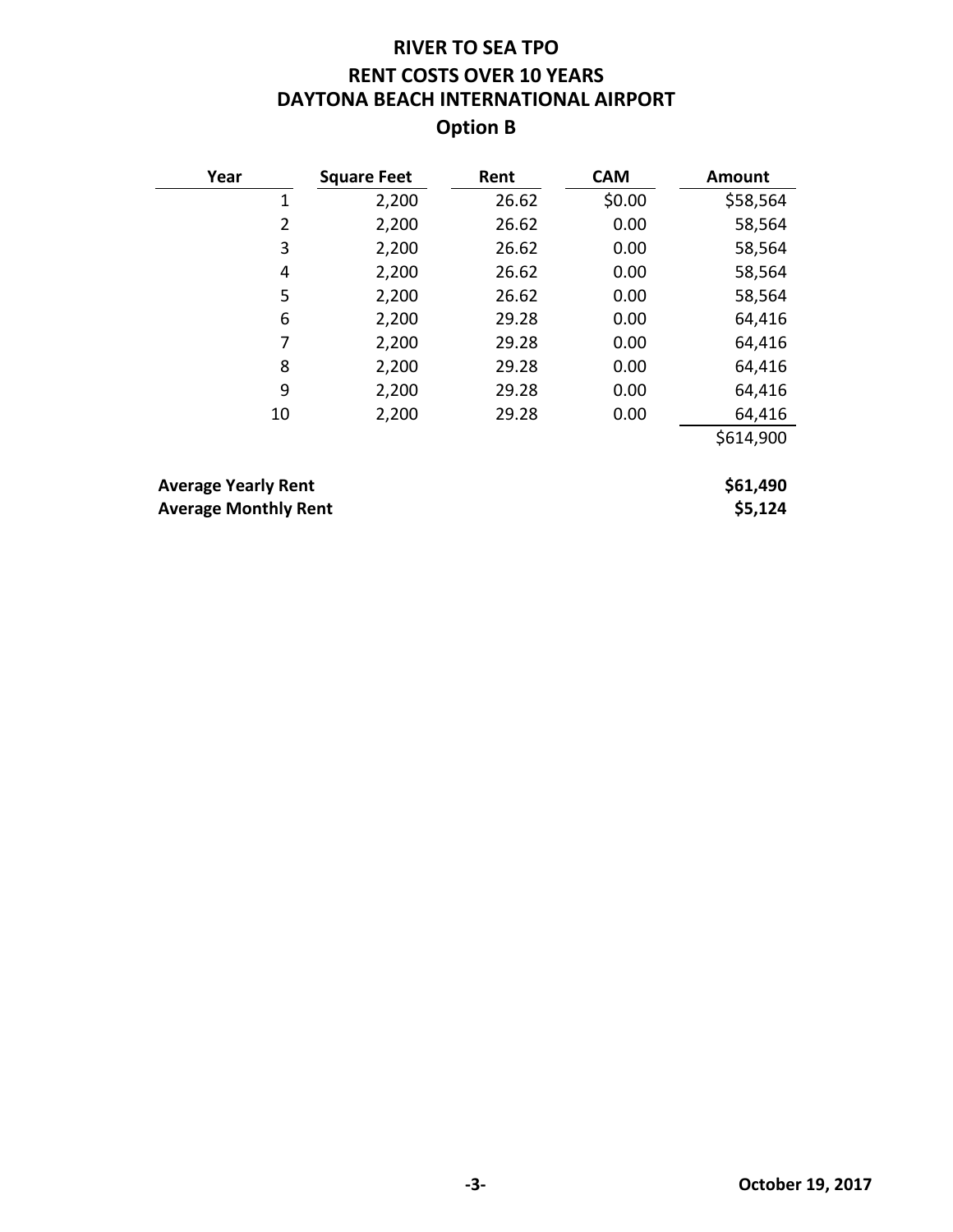### **RIVER TO SEA TPO RENT COSTS OVER 10 YEARS**

#### **2570 W. ISB OFFICE SPACE**

| <b>Option C-1 No Tenant</b>                               |                    | <b>Option C-2 Tenant</b> |            |                      |                    |                    |                     |
|-----------------------------------------------------------|--------------------|--------------------------|------------|----------------------|--------------------|--------------------|---------------------|
|                                                           |                    |                          |            |                      | <b>TPO</b>         | Tenant             | <b>Estimated</b>    |
| Year                                                      | <b>Square Feet</b> | ∗<br>Rent                | <b>CAM</b> | <b>Amount</b>        | <b>Square Feet</b> | <b>Square Feet</b> | Income              |
| $\mathbf{1}$                                              | 5,214              | \$13.75                  | \$5.35     | \$99,587             | 5,214              | 1,000              | \$27,420            |
| 2                                                         | 5,214              | 13.75                    | 5.35       | 99,587               | 5,214              | 1,000              | \$27,450            |
| 3                                                         | 5,214              | 14.25                    | 5.35       | 102,194              | 5,214              | 1,000              | \$28,102            |
| 4                                                         | 5,214              | 14.25                    | 5.35       | 102,194              | 5,214              | 1,000              | \$28,132            |
| 5                                                         | 5,214              | 14.75                    | 5.35       | 104,801              | 5,214              | 1,000              | \$28,787            |
| 6                                                         | 5,214              | 14.75                    | 5.35       | 104,801              | 5,214              | 1,000              | \$28,817            |
| 7                                                         | 5,214              | 15.25                    | 5.35       | 107,408              | 5,214              | 1,000              | \$29,461            |
| 8                                                         | 5,214              | 15.25                    | 5.35       | 107,408              | 5,214              | 1,000              | \$29,491            |
| 9                                                         | 5,214              | 15.75                    | 5.35       | 110,015              | 5,214              | 1,000              | \$30,146            |
| 10                                                        | 5,214              | 15.75                    | 5.35       | 110,015              | 5,214              | 1,000              | \$30,186            |
|                                                           |                    |                          |            | \$1,048,014          |                    |                    | \$287,992           |
| * Discounted rent based on 5,214 square feet              |                    |                          |            |                      |                    |                    |                     |
| <b>Average Yearly Rent</b><br><b>Average Monthly Rent</b> |                    |                          |            | \$104,801<br>\$8,733 |                    |                    | \$76,002<br>\$6,334 |

#### **\*Total space 6,214**

Currently the TPO occupies 6,214 square feet at 2570 W. ISB the proposal includes all 6,214 sq. ft. but we would only pay rent on 5,214 sq. ft. as agreed by the landlord. Option C-1 would be the exclusive use of all 6,214 sq. ft. and C-2 the TPO would have exclusive use of 4,386 sq. ft., the tenant would have exclusive use of 1,000 sq. ft. and shared use of 828 sq. ft. Not included in the total would be a portion of utilities, janitorial, insurance and conference room rental.